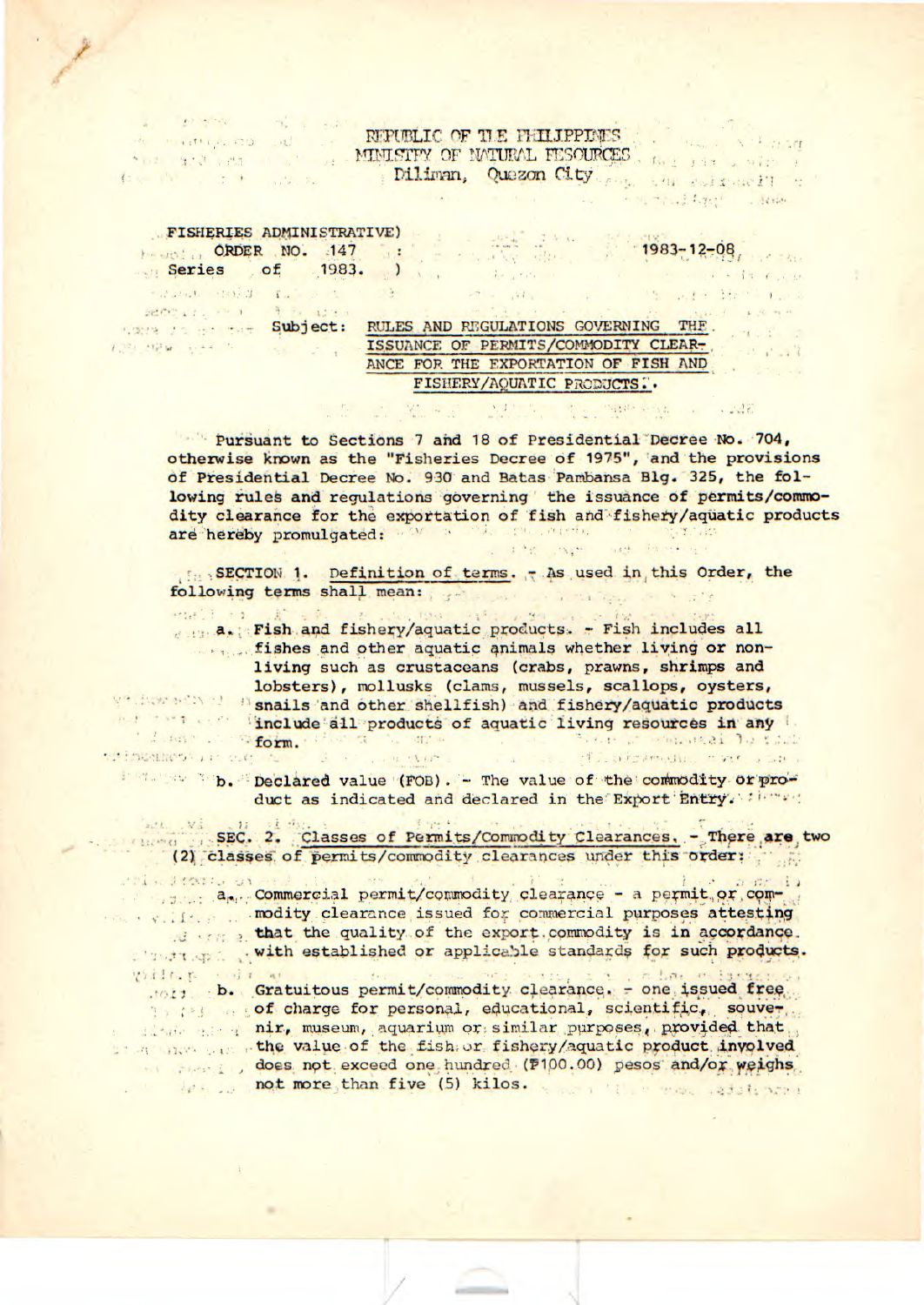SEC. 3. Filing of application. - An application for a commercial permit/commodity clearance properly accomplished must be accompanied by a duly certified check, post office money order payable to the Director of Fisheries and Aquatic Resources, or cash in the amount of ten (P10.00) pesos. Applications are non-transferable.

SEC. 4. Exportation of fish and fishery/aquatic products. - The exportation of fish and fishery/aquatic products shall only be allowed upon the issuance of a commercial permit/commodity clearance by the Director of Fisheries and Aquatic Resources after an application therefor has been duly filed on an official form prescribed for the purpose at least five (5) days prior to the probable date of exportation of such fish or fishery/aquatic product. For such permit, a fee of fifty (#50.00) pesos shall be collected.

SEC. 5. Issuance of permit/commodity clearance. -

 $2^{10}$ .

- a. A commercial permit/commodity clearance may be issued only after an application therefor has been duly filed in accordance with the preceding section the fish or fishery/ aquatic product inspected, and the applicant has paid the required permit/commodity clearance fee and such other charges for administrative services rendered in connection with the exportation.
	- b. A gratuitous permit/commodity clearance may be issued only after an application therefor has been duly filed in accordance with the preceding section, and the fish or fishery/aquatic product inspected by the Director of Fisheries and Aquatic Resources or his duly authorized representative.

SEC. 6. Duration of permit/commodity clearance. - Permits/Commodity clearances issued under this Order shall expire thirty (30) days from the date of issuance thereof. An unused permit/commodity clearance shall be considered automatically cancelled: Provided, That a new permit/commodity clearance may be issued in lieu of the unused, partially used or expired permit/commodity clearance upon request.

SEC. 7. Inspection, quality control and other administrative and tecnnical services in the exportation of fish and fishery/aquatic products.- **The** fish and fishery/aquatic products including shells whether in raw, cleaned, semi-processed or finished state/form shall, before exportation, **be presented** by the exporter to the Director of Fisheries and Aquatic Resources or his duly authorized representative for inspection, quality control and such other administrative and technical services as may be necessary, together with a copy of the Customs Export Entry, Exporter's Declaration and other required documents. For such inspection, quality control and other administrative and technical services in connection with the exportation, a fee of one-half of one percent (1/2 of 1%) of the declared value (FOB) of the fish or fishery/aquatic products shall be collected: Provided, however, That in case of shells which are component of finished products such as shellcraft, bags, earrings, necklaces, or bracelets, such shell products shall be exempt from payment of this fee.